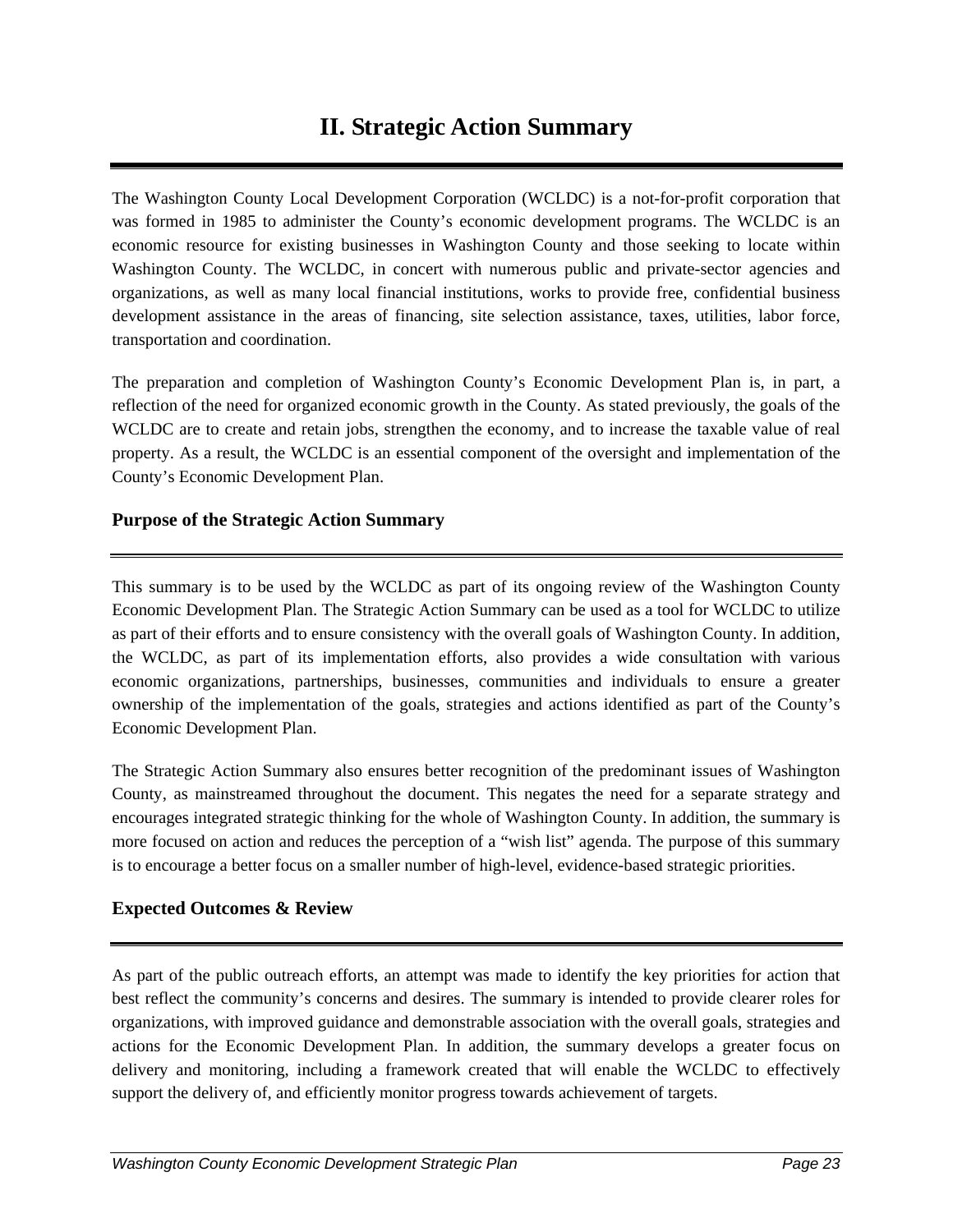### **Washington County's Vision**

Washington County is committed to developing a prosperous and economically friendly environment for current and prospective businesses and residents, while preserving the rural qualities that make Washington County unique. Washington County is dedicated to providing retention, expansion programs and attractive incentives for businesses, strengthening the quality of life, and providing a full range services.

### **Achieving the Vision**

Monitoring and reporting against delivery of the strategies of the Economic Development Plan will show measurable results associated with the business community, industrial sectors, tourism, and sustainability associated with infrastructure and energy efficiencies. Increases in income, earnings and productivity will serve as economic indicators and will demonstrate success.

Washington County is highly regarded for the outstanding quality of its environment. Preservation of productive agricultural lands will also demonstrate success in preserving the resources and quality of life that enhance Washington County. Economic growth is achieved within environmental limits and the protection of key agricultural and environmental resources is critical to the success of Washington County.

Future investment in infrastructure and technology will allow Washington County to compete successfully within the greater regional economy. Implementation of the plan will assist residents and the workforce of Washington County to fully realize their potential by achieving higher skills enabling them to access better quality employment and earnings.

Washington County and the region are at a turning point. The County can either continue an economic development path that has brought about positive growth, or it can commit to making substantive changes to move to the next level by building upon previous studies, task forces, and discussions. Feedback received throughout the development of this plan indicated that Washington County's goal should be to build a sustainable, high-performance economy that produces better opportunities for future generations, while protecting the quality of life that has attracted the County's residents and businesses. This highperformance economy will:

- Be more balanced and resistant;
- Create a more reliable, sufficient and growing tax base; and
- Support a vibrant business climate that enables businesses to be more efficient and increase their value.

There are a number of challenges facing Washington County. Some are specific to Washington County, while others are inherent to any economic development pursuit and require collaboration and planning to overcome. Building a competitive economy requires long-term investments, both financial and human.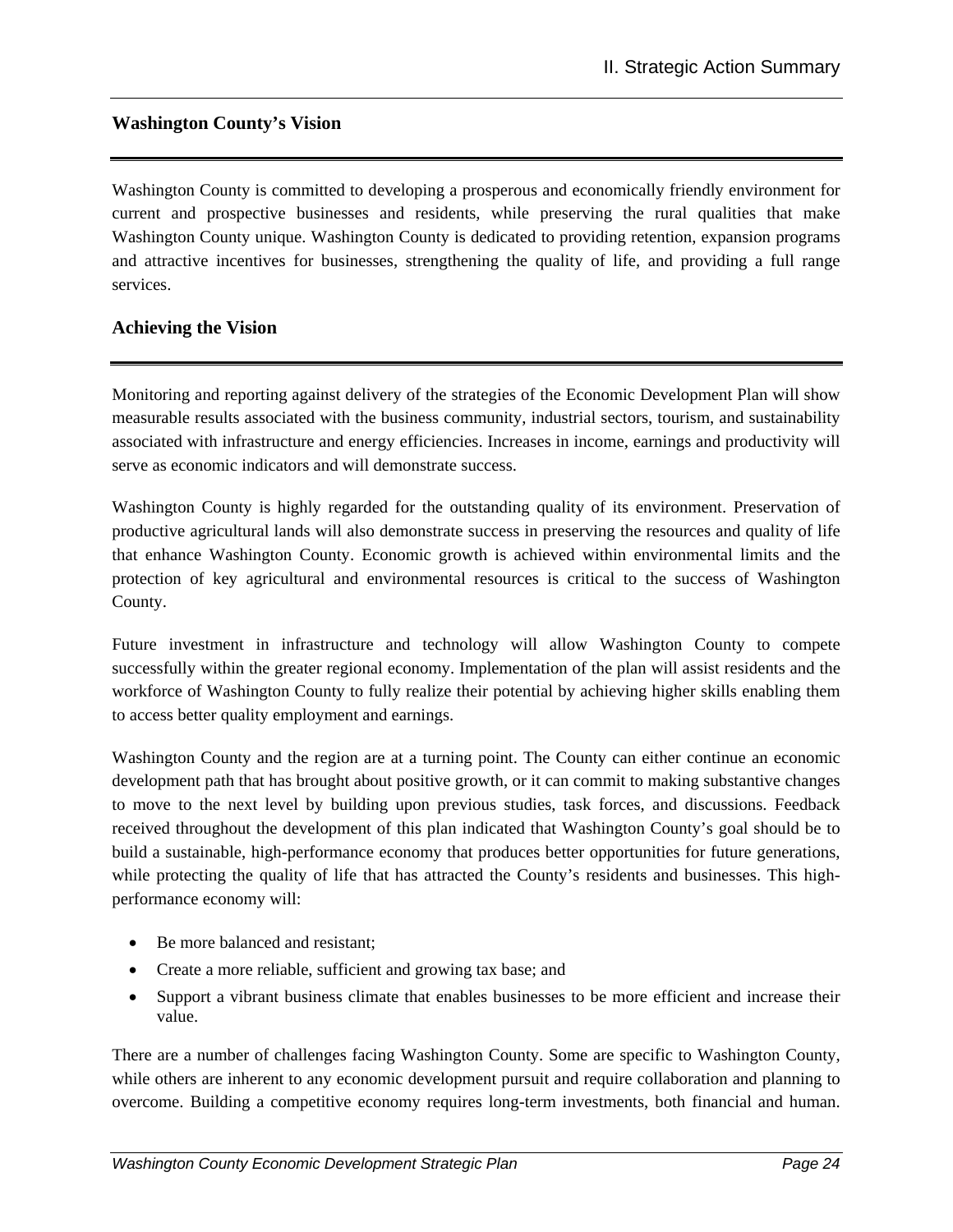Given limited resources, Washington County must focus and prioritize it efforts to deliver the desired results.

# **Guiding Principals**

Nine key principals have been identified and are designed to increase the long-term sustainability of Washington County's economy and assure for continued success. These nine key principals were utilized in the development of the action plan and will be instrumental in its implementation. Together these principals, with the established action plan, will create a high-performance economy and overcome the challenges facing the County.

These nine guiding principles are:

1. **Long-term strategy drives short-term actions.** Although the plan will identify the long-range goals for Washington County, it will be built on successfully accomplishing measurable short-term actions.

2. **It's about better, not just bigger.** The goal is to restructure the relative mix or concentration of the economy toward higher-value activities, so that the economy gets better by upgrading what it already has instead of merely attracting more.

3. **The plan must be focused to achieve maximum impact.** Rather than trying to be all things to all people, Washington County has identified a manageable number of actions that create substantial economic impact. The County's priorities do not exclude or replace local or community specific ones.

4. **Significant improvements in infrastructure, energy costs and fiscal policies are required.** The current limitations of these key foundations impede Washington County from being competitive. Unless they are addressed, the County's economic growth will be limited.

5. **The identity for the Washington County must be realistic.** The identity will be based on current strengths/assets and the industries in which Washington County either has or can build a competitive advantage.

6. **What gets measured, gets done.** Implementation of the plan will be carried out by the best-suited organizations at the right level. This may include multiple departments, agencies, non-for-profits, municipalities, etc. Each has a critical role in successfully implementing this plan. WCLDC, in concert with Washington County, will monitor the implementation of the Strategic Plan. The effectiveness with which each step of the plan is executed will be measured and evaluated to ensure that Washington County is making progress towards its goal.

7. **Success requires everyone's strategic help throughout Washington County.** Both the public and private sectors have roles in supporting and executing the plan and must be held specifically accountable. Government's role is to establish a stable and predictable macroeconomic environment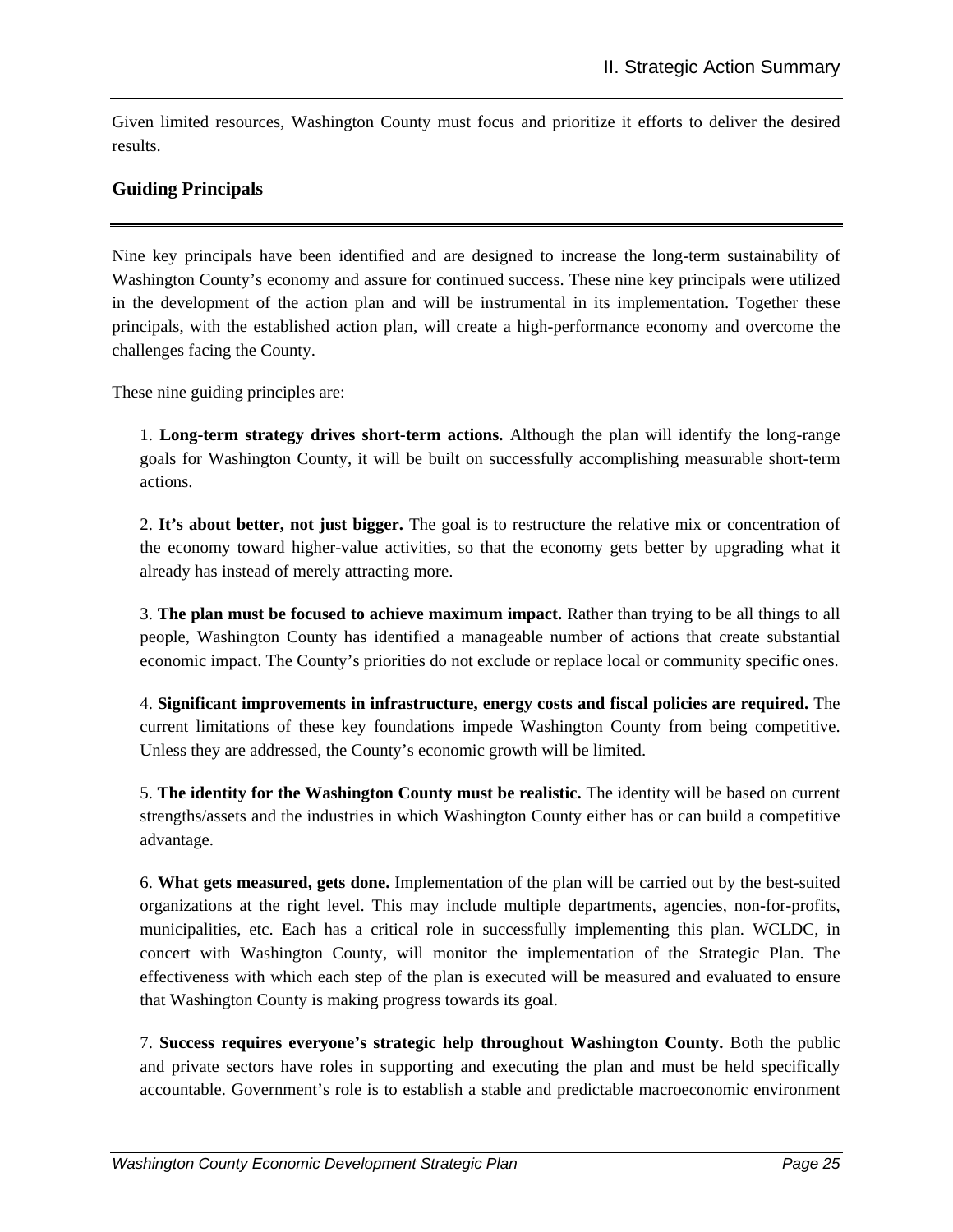and to improve the quality and efficiency of economic foundations; the private sector will add value by building broad-based collaboration to ensure that resources are leveraged and connected.

8. **Set priorities.** Trying to do everything for everyone ensures that efforts are diluted to the point of being non-effective and that the economy's identity becomes "fuzzy." To get the most return, Washington County should focus on a shortlist of priorities. The strategies and actions identified for the County will be categorized as short-term, mid-term, long-term or ongoing to assist the County with prioritization. Should funding or available resources become available earlier, these priorities are flexible and can be shifted to maximize results for the County.

9. **Provide funding.** A plan for obtaining the needed resources will be developed in connection with the action plan and will include:

- An inventory of current total resources (regional and local) expended on attraction, expansion and start-up activities;
- Determination of the aggregate required to fund the above (based on existing resource commitments, peer region support for similar efforts, and an evaluation of specific goals/tasks in the plan); and
- Identification of funding gaps. Funding will be provided by federal, state, county, and local sources as well as the private sector. Per project funding will be determined on a project-by project basis.

# **Economic Development Goals**

An attempt was made to identify goals that best reflect the community's concerns and desires. With the feedback received, the goals were finalized and further tailored to better reflect the County's desired vision of the future. The achievement of these key goals will provide the ultimate aims for economic success in Washington County, including competitiveness and sustainability. These goals are discussed in detail in the subsequent Chapter.

### **Priority Goals, Strategies & Actions**

Goals, strategies, and actions were developed to identify specific ways the County, its municipalities, businesses, educational institutions, and entrepreneurs can approach future development decisions. These strategies were developed through an extensive public participation process, with some overlap of goals and strategies into multiple categories. As a result, it was necessary to identify the key strategies that are necessary to ensure the success of the Washington County Economic Development Plan. These key strategies are intended to provide maximum impact, while providing a manageable action plan to create a substantial economic impact for Washington County. The complete list of goals, strategies and actions identified for Washington County are detailed as part of Chapter III.

The following are the key strategies and actions identified by Washington County. High priority actions are indicated with an "\*".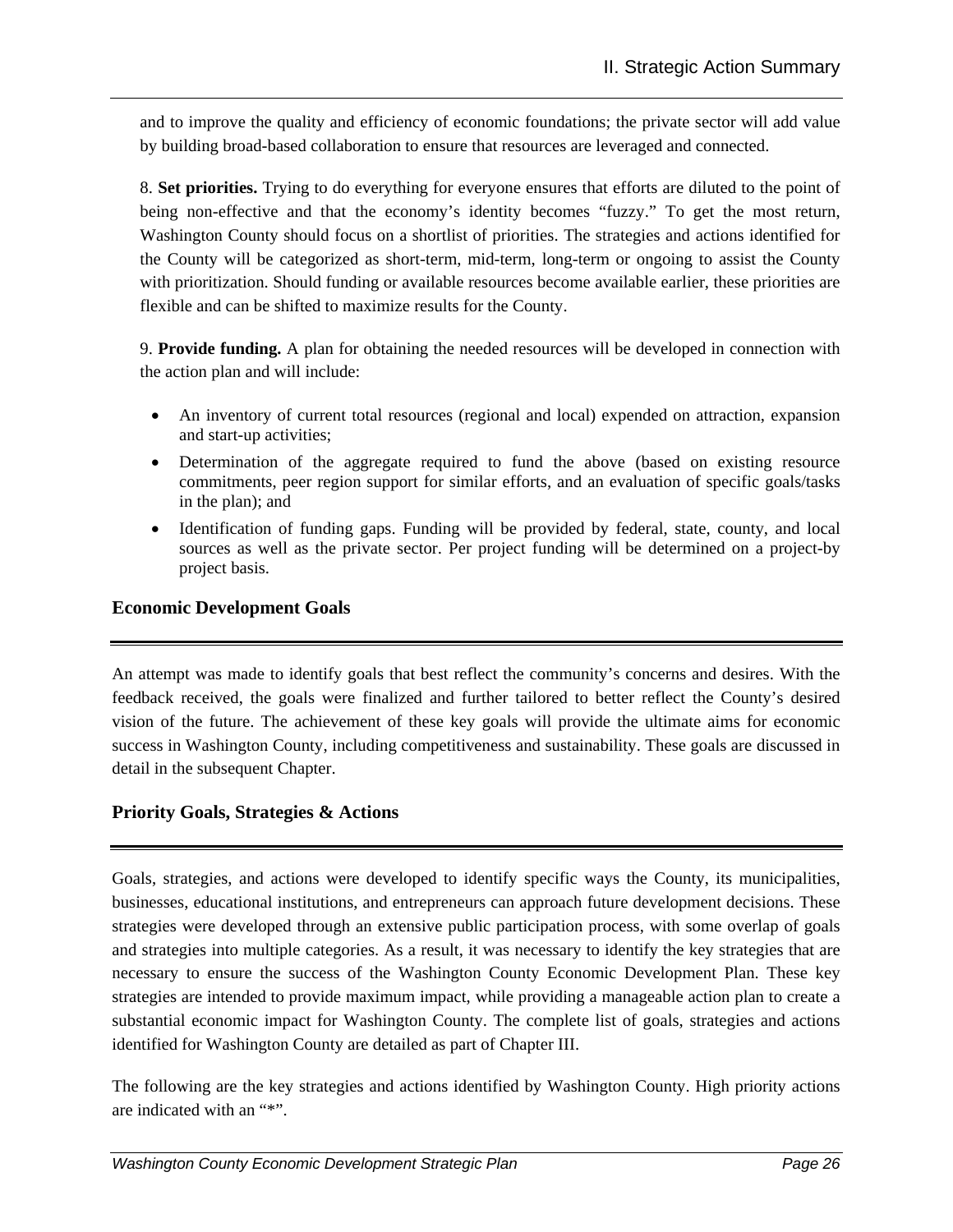#### *Industrial Sector Development*

- Action 1.1.3\* Recruit business and services to compliment the industrial and business sectors growing in the County and region. For example, promote the County as a regional center for agricultural supply, support services and processing. Recruit manufactures to compliment existing industrial sectors and utilize local materials, for example wood furniture factories. The forestry and logging industry is performing very well within Washington County and wood-product manufacturers may be well suited for the County. Promote more handcrafting/ high-end products rather than assembled products to compliment the existing industrial sectors and utilize local materials.
- Action 1.1.6 Work with the Industrial Development Agency (IDA) to acquire additional properties for development. Advertise and market the existing sites such as the Airport Industrial Park sites.
- Action 1.1.10 Foster technology-based efforts that capitalize on the State's superior system of public and private colleges and universities.
- Action 1.2.1 Promote a broad-based, diversified economy. Industrial diversity has been shown not only to spur productivity and innovation, but also result in local businesses having easy access to resources and services needed for production.
- Action 1.3.2 Continue to provide planning guidance to towns and villages to assist with the adoption and implementation of land use policies to strengthen municipal economies and preserve resources. Ensure that industrial development will occur in areas where the land is physically adequate to support it; where it will be compatible to the land uses surrounding it (especially agricultural uses); and where logistical concerns such as adequacy of infrastructure, are amenable to industrial development.

### *Agricultural and Forestry Development*

- Action 2.1.2\* Target the County's economic development efforts towards the agricultural sector. Agriculture should be fully integrated into the County's economic development policy and all significant public investment and economic development initiatives should be considered for their potential effects on agriculture.
- Action 2.1.5 Work with the Cornell Cooperative Extension and the Washington County Farm Bureau to encourage local farmers to participate with the "With Pride from Washington County" program to enhance individual marketing efforts.
- Action 2.1.6\* Action 2.1.6 Pursue non-dairy agriculture markets for new growth. The County must support and assist local farmers in site identification, land assemblage, and funding research to ensure that such facilities become a reality. Encourage the development of agribusinesses within the County. In agriculture, agribusiness is a generic term that refers to the various businesses involved in food production, including farming, seed supply, agrichemicals, farm machinery, wholesale and distribution, processing, marketing, and retail sales. Agribusiness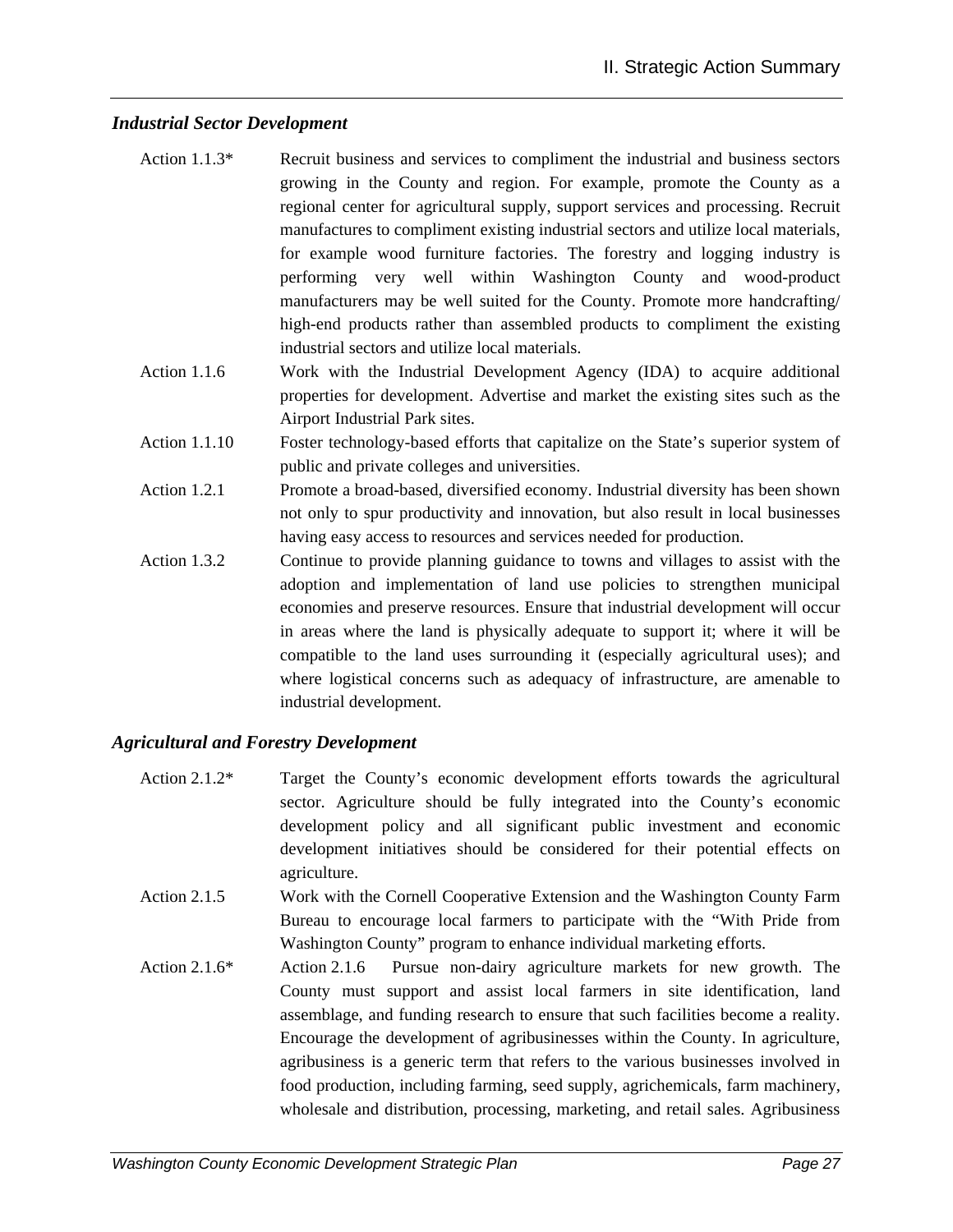refers to the range of activities and disciplines encompassed by modern food production.

- Action 2.1.10 Fully support the Agricultural Economic Development Specialist position in Washington County.
- Action 2.2.7 Continue to support the countywide Purchase of Development Rights (PDR) Program through the Agricultural Stewardship Association. Institute a transfer tax to fund the PDR Program.
- Action 2.2.9 Encourage local communities to enact zoning, subdivision review, cluster subdivision regulations, scenic ridgeline protection overlays, and other land use regulations to preserve agricultural lands.

#### *Small Business Development*

- Action 3.1.2<sup>\*</sup> Maintain and expand the countywide entrepreneur assistance program to assist existing and new business ventures in developing effective marketing programs. Continue to assist existing businesses in identifying and pursuing appropriate funding and grant opportunities, as well as advising businesses on local regulations, acting as their advocate, and providing other types of assistance. Expand training and loan programs to increase opportunities for businesses located in County.
- Action 3.2.1 Develop an online, countywide interactive GIS, including links to environmental regulations, zoning, and development review criteria for each municipality. Develop a database of vacant buildings that are suitable for rehabilitation as a bed and breakfast, motel, and/or hotel for visitors to Washington County. Market the database to site selectors to foster economic development.
- Action 3.3.7 Work with the Workforce Investment Board to improve and expand their ability to service the business community throughout Washington County.

#### *Downtown Revitalization*

1

- Action 4.1.1\* Prepare a Main Street Revitalization Strategy incorporating the Four Point Approach $\mathbb{O}^1$  established by the National Trust for Historic Preservation:
- Action 4.2.1 Continue to encourage property and business owners to invest along Main Street to improve the aesthetic appeal. Address issues such as vacant or dilapidated buildings, broken or boarded up windows, unscreened dumpsters, uninviting fencing and building facades, cluttered sidewalks, and unattractive signs.
- Action 4.3.1 Encourage and assist municipalities in establishing regulations that encourage mixed-uses along the County's Main Streets. Encourage buildings to provide housing above retail spaces along the Main Streets to create street life, pedestrian traffic and a sense of vitality. Rehabilitate existing spaces above first floor commercial and/or retail spaces to create attractive housing opportunities.

<sup>&</sup>lt;sup>1</sup> The Professional's Guide to the Main Street Approach, National Trust's National Main Street Center 2000.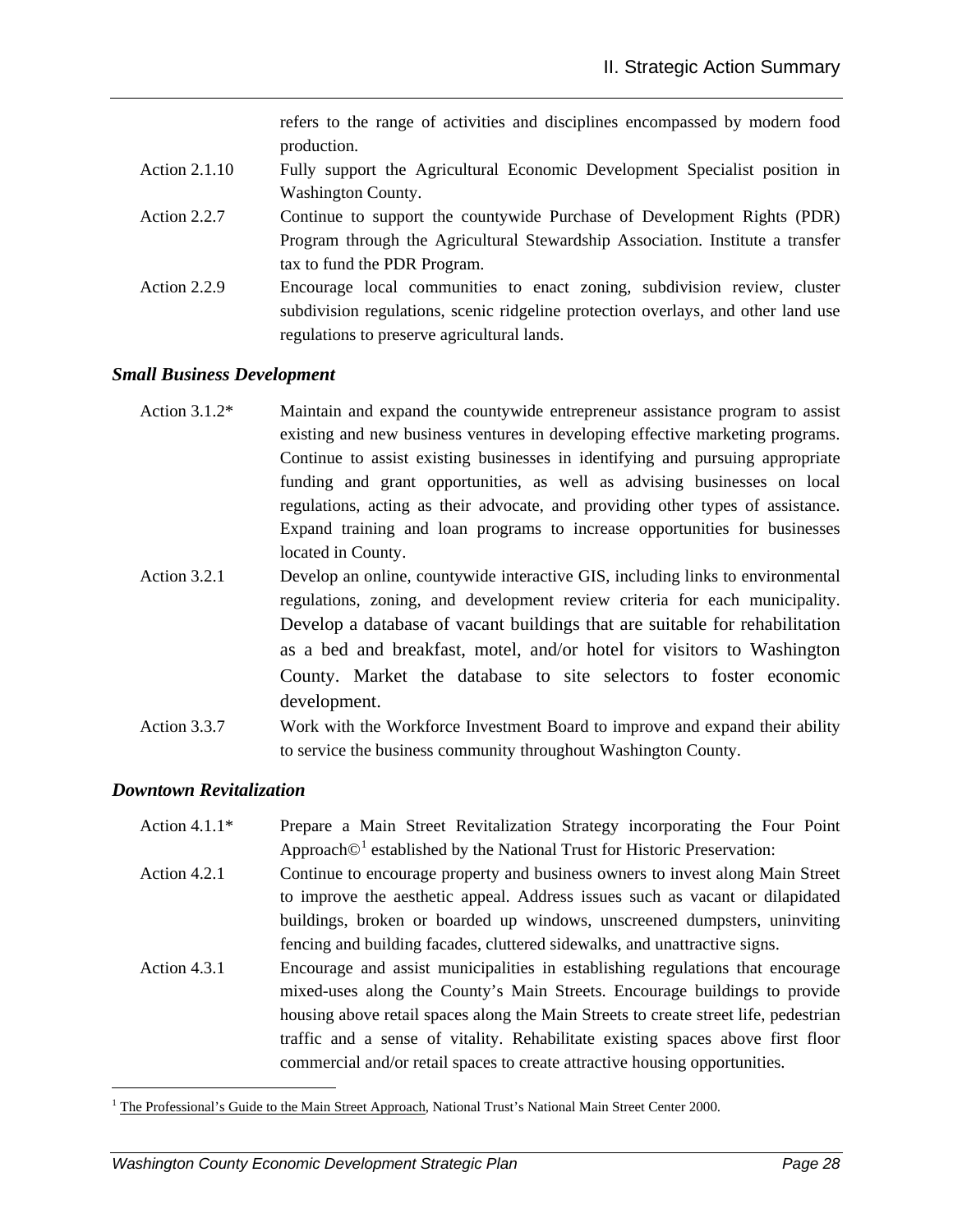# *Workforce and Labor Force Training*

| Action 5.1.4    | Work with local businesses to identify or produce brochures about individual   |
|-----------------|--------------------------------------------------------------------------------|
|                 | careers including any educational requirements for various business sectors.   |
| Action $5.1.6*$ | Work with schools, local businesses, and the Adirondack Business School        |
|                 | Partnership (ABSP) to provide opportunities for students to gain formal career |
|                 | experiences through apprenticeships, work internships,<br>Job<br>awareness     |
|                 | Shadowing, and part-time employment.                                           |
| Action $5.2.5$  | Encourage local businesses to participate in the "Job Discovery" hosted at the |
|                 | Adirondack Community College each spring for region.                           |

#### *Tourism Development*

| Action $6.1.3*$ | Promote the future "Golden Goal" soccer facility.                                       |
|-----------------|-----------------------------------------------------------------------------------------|
| Action $6.1.6*$ | Promote the two community visitor centers that highlight local and County               |
|                 | historical, cultural, and recreational attractions. Staff the visitor centers to answer |
|                 | questions, promote tourism and facilitate reservations to the County's events and       |
|                 | services. Develop a mobile kiosk to drop off at events throughout the County.           |
| Action 6.1.8    | Encourage tourism industries in the County to collect visitation data. Use this         |
|                 | information to proactively build new resources to reinforce and increase                |
|                 | visitation.                                                                             |
| Action 6.1.11   | Tap into the regional tourism generated by Saratoga and Warren Counties.                |
|                 | Market to "day trippers" by creating packaged tours throughout Washington               |
|                 | County. Create incentives for tourists to stay; promote a "stay just a little bit"      |
|                 | longer" campaign. Encourage the development of bed and breakfasts and                   |
|                 | motel/hotel establishments to accommodate longer visits, in particular,                 |
|                 | establishments with a minimum of 30 beds.                                               |
| Action 6.3.2    | Promote tourism in Washington County by packaging services and opportunities            |
|                 | together.                                                                               |
| Action 6.4.1    | Promote heritage tourism and agri-tourism themes focusing on the County's               |
|                 | existing agriculture and agricultural history. Encourage farmers to coordinate          |
|                 | events to create a "farm tou" for seasonal products.                                    |

### *Infrastructure and Energy Services*

- Action 7.1.1\* Develop a consolidated, countywide water district to provide municipal water to municipalities such as the Towns of Kingsbury, Fort Ann, and Fort Edward, and the Villages of Hudson Falls and Fort Edward. The County should complete a feasibility analysis to determine appropriate locations, costs, and associated impacts of the expanded infrastructure.
- Action 7.1.2\* Invest in appropriate infrastructure to best connect Upstate New York with a rapidly globalizing economy, including cheap, high capacity fiber-optic networks and cheap broadband access. Identify and prioritize areas to receive high-speed broadband access. Work with the State to identify and obtain funding to provide